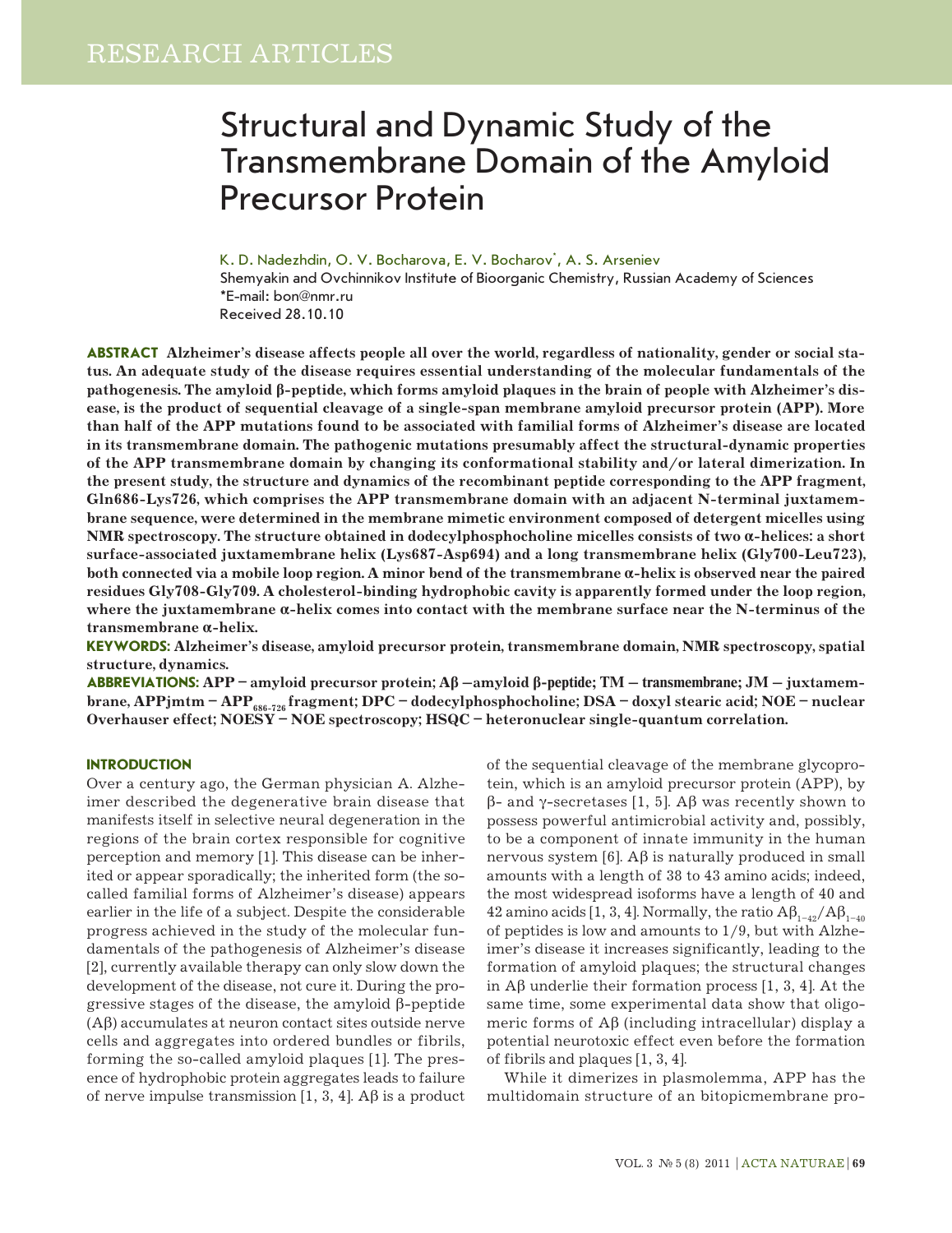tein [7]. More than half of all familiar APP mutations of Alzheimer's disease fall on its transmembtrane (TM) domain and juxtamembrane regions [8, 9]. It is currently believed that these pathogenic mutations affect the lateral dimerization of the APP in the membrane, changing the conformation of the dimer and/or its stability. This is considered to be a possible cause behind the alternative APP cleavage by γ-secretase in the membrane and the domination of the pathogenic  $\mathbf{A}\mathbf{\beta}_{1-42}$ form over  $A\beta_{1-40}$  [9–11]. Meanwhile, it has been demonstrated that the APP-TM domain and its juxtamembrane regions specifically interact with the membrane environment, particularly with cholesterol and  $Cu<sup>2+</sup>$  and  $Zn<sup>2+</sup>$  cations, which may have an effect on the structural-dynamic properties and APP dimerization [12–15]. Thus, to understand better the molecular fundamentals of the pathogenesis of Alzheimer's disease, it is necessary not only to determine the spatial structure of Aβ peptides and their aggregates, but also of the APP protein and its TM domain. Despite some progress in structural-dynamic studies of Aβ amyloid peptides, only theoretical spatial models of the APP-TM domain and its mutant pathogenic forms exist to date. In the present study, the spatial structure is solved by heteronuclear NMR spectroscopy in a membrane mimetic environmet, and the dynamics of the APP-TM domain with a juxtamembrane (JM) region, which was incorporated as a monomer into detergent micelles, is described.

#### **EXPERIMENTAL**

### **Preparation of NMR samples of the APP-TM domain in a membrane mimetic environmet**

The necessary for NMR amount of <sup>15</sup>N and <sup>13</sup>C labeled sample of the recombinant peptide APPjmtm, which corresponded to the APP fragment Gln686–Lys726 with the additional N-terminal residues Gly–Ser that remained after the hybrid protein had been cleaved by thrombin, were prepared according to the procedure described in [16]. The sample's purity was checked using the 1 H/15N-HSQC spectra of the isotope-labeled APPjmtm dissolved in 500 µl of a 5 : 5 : 1 chloroform– methanol–water mixture with a peptide concentration of 0.3 mM. Based on a screening of the composition of the membrane mimetic environment, detergent dodecylphosphocholine (DPC) micelles were selected for the subsequent structural NMR studies of APPjmtm [16]. Dry APPjmtm and DPC samples were dissolved in a 1 : 1 trifluoroethanol–water mixture, kept for several minutes in an ultrasound bath, lyophilized, and dissolved in a  $20 \text{ }\mathrm{mM}$  acetate buffer (pH  $5.0,$   $5\%$   $\mathrm{D}_2\mathrm{O}$ ). In order to prevent bacterial contamination,  $0.05$  mM NaN<sub>3</sub> was added to the samples; 1 mM EDTA was also added

for phospholipase inhibition. To attain a higher uniformity of the micelle size, several freeze–thaw cycles (heating to  $40-45$ °C) were carried out, followed by storage in an ultrasound bath in order to achieve complete transparency of the solution. All samples were prepared on the basis of 0.3–1 mM of APPjmtm in 400 µl of the micelle solution with a peptide–detergent molar ratio of 1 : 70, which ensured that the peptide content was one per micelle. Accordingly, the DPC concentration was higher than the critical micelle concentration (~1 mM). The prepared samples were placed into Shigemi NMR ampoules by means of a glass plunger. The sample's quality was assessed using the 2D NMR spectra  ${}^{1}$ H/ ${}^{15}$ N-HSQC. The variation of pH and temperature demonstrated that the best NMR spectra of APPjmtm solubilized in DPC micelles (in terms of signal resolution) are obtained at pH 4.3–5.3 and at a temperature of 40–50°C.

### **NMR spectroscopy of the APP-TM domain in a membrane-like milieu**

The NMR spectra of APPjmtm solubilized in DPC micelles at pH 4.6 and a temperature of 45°С were obtained on AVANCE III spectrometers (Bruker BioSpin, Rheinstetten, Germany) equipped with cryoprobes, with proton operating frequencies of 600 and 800 MHz. The spectra were processed with TOPSPIN 3.0 software (Bruker BioSpin, Rheinstetten, Germany). The NMR spectra were analyzed using CARA software [17]. To assign the  $^1$ H-,  $^13$ C-, and  $^15$ N-resonances of the peptide and obtain the structural data (assignment and integration of cross peaks in NOE), we used an asset of two- and three-dimensional spectra:  ${}^{1}$ H/ ${}^{15}$ N-HSQC,  ${}^{1}$ H/ ${}^{13}$ C-HSQC;  ${}^{1}$  ${}^{1}$ H /  ${}^{13}$ C /  ${}^{15}$ N - H N ( C O ) C A ,  ${}^{1}$  H /  ${}^{15}$ N - H N H A ,  ${}^{1}$ H /  ${}^{13}$ C /  ${}^{15}$ N - H N C O,  ${}^{1}$ H /  ${}^{15}$ N - N O ES Y - H S Q C , H/<sup>13</sup>C-TOCSY-HSQC, and <sup>1</sup>H/<sup>13</sup>C-NOESY-HSQC [18]. The data on the intramolecular dynamics of the peptide were obtained via an analysis of the 15N-relaxation data. For that purpose, the values of the heteronuclear <sup>15</sup>N{<sup>1</sup>H} NOE, longitudinal ( $T_1$ ) and transverse ( $T_2$ ) relaxation times, and the rotational correlation time  $(\tau_{\rm p})$ for the 15N-labeled APPjmtm sample were measured based on the procedure described in [19]. The values of the times of exchange of the amide protons of the backbone peptide chain for deuterium of the solvent were assessed according to the changes in the signal intensities in the set of  ${}^{1}H/{}^{15}N$ -HSQC spectra, which had been sequentially accumulated after 1, 2, 4, 6, 8, 10, 14, 18, and 24 h for the pre-lyophilized APPjmtm sample that was dissolved in  $D_2O$  and incorporated into the micelles. The degree of spatial remoteness of an amino acid residue from the micelle surface and center were determined based on the broadening of the signals from the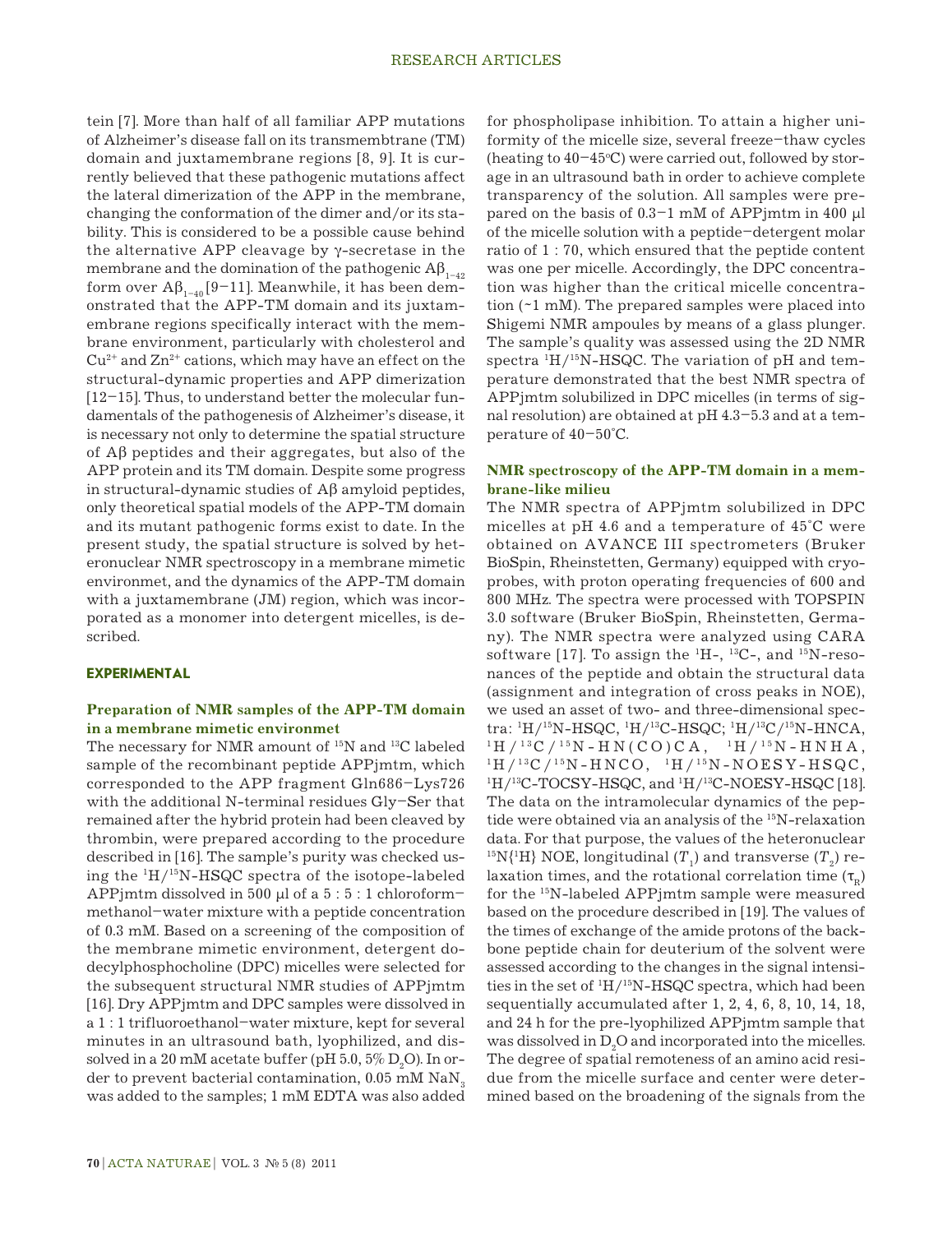amide groups of APPjmtm in  $\rm ^1H/^{15}N\text{-}HSQC$  spectra, after 5- and 16-doxyl stearine acids (5- and 16-DSAs) were sequentially added as paramagnetic spin labels in ratios of 0.5, 1, and 2 labels per DPC micelle, respectively. The APPjmtm residues, which take part in cholesterol binding, were identified by analyzing the changes in the generalized chemical shifts  $\Delta\delta_{H_N}$  (which were calculated as a square root of the sum of the squared changes in the chemical shifts of the signals  ${}^1\mathrm{H}$  ( $\Delta \delta_{_{1\text{H}}})$ and <sup>15</sup>N ( $\Delta\delta$ <sub>15N</sub>/5) [13]) of the cross peaks belonging to the amide groups in  ${}^{1}H/{}^{15}N-HSQC$  spectra; these peaks being induced by the introduction of cholesteryl hemisuccinate (cholesterol analog) on the basis of one hemisuccinate molecule per DPC micelle.

# **Calculation of the spatial structure of the APP-TM domain**

The APPjmtm spatial structure was obtained using the standard procedure [18]. The calculation of the spatial structure using NMR spectroscopy data was carried out with CYANA 2.1 [20] software using the method of molecular dynamics in torsion-angle space and the simulated annealing algorithm. The restrictions imposed on the interproton distances that are used during structure calculation were obtained from the volumes of NOE crosspeaks in the  $\rm ^1H/^{15}N\text{-}NOESY\text{-}HSQC$ and  $\rm ^1H/^{13}C\text{-}NOESY\text{-}HSQC$  spectra accumulated with a mixing time  $t_m = 80$  ms. The restrictions on the dihedral angles were obtained from the values of the  $H$ ,  $^{15}N$ , and  $^{13}C$  chemical shifts of the NH-, C $\alpha$ H-, and COgroups of APPjmtm with TALOS software [21]. The restrictions on hydrogen bonds were added after preliminary calculation of the structure, by analyzing the spatial proximity of the amide protons and oxygen atoms of the backbone chain of APPjmtm according to the angle criterion  $140^{\circ}$  < NHO < 180° and  $130^{\circ}$  < COH < 170°, and the distance criterion 1.9 Å  $\leq d(O, H^N)$  $\le 2.3$  Å, 3.0 Å ≤ d(O, N) ≤ 3.4 Å, 3.2 Å ≤ d(C, H<sup>N</sup>) ≤ 3.6 Å [22]. As a result, a set of 100 APPjmtm structures were calculated based on the upper limits for the interproton distances, dihedral angles  $\varphi$ ,  $\psi$ , and  $\chi^1$ , hydrogen bonds with consideration of the stereospecific assignment of peptide groups; 20 structures with the minimal target function parameter value were selected as the representative ones. Analysis and visualization of the calculated APPjmtm structures were carried out using CYANA and MOLMOL software [23].

#### **RESULTS AND DISCUSSION**

The recombinant peptide APPjmtm containing the APP-TM domain with the adjacent N-terminal juxtamembrane sequence was studied by heteronuclear NMR spectroscopy in a membrane mimetic invironmet - in the form of an aqueous suspension of DPC micelles



Fig. 1. Heteronuclear NMR spectrum 'H/<sup>15</sup>N-HSQC of recombinant uniformly 13C/15N-labeled peptide APPjmtm solubilized in an aqueous suspension of DPC micelles with a peptide/detergent ratio of 1:70, рН 4.6, 45 °С. The 1 H-15N side chain and backbone resonance assignments are shown.

with a 1 : 70 peptide : detergent molar ratio (which corresponded approximately to one peptide per micelle) at pH 4.6 and a temperature of 45°С. It is of interest that APP undergoes cleavage in cell endosomes at a pH value of approximately 5 [13]. The samples of APPjmtm in DPC micelles remained stable at 45°С for a month, which is acceptable for NMR structural studies. The total amount of cross peaks from the amide groups in the 1 H/15N-HSQC spectrum (*Fig. 1*) coincided with the one estimated based on the primary structure of AP-Pjmtm. This fact points to the absence of a slow (at the NMR scale) conformational exchange, and the content of protein impurities is less than 5%. A standard set of two- and three-dimensional heteronuclear NMR spectra was accumulated to sequentially identify the  ${}^{1}H$ -,  $^{13}$ C-, and  $^{15}$ N-resonances of APPjmtm and obtain the structural-dynamic data (ref. the Experimental section).

It follows from an analysis of the combination of the NMR data obtained that the APPjmtm peptide contains two structured helix regions. The characteristic for the helices  $i$ - and  $i$ +3 NOE contacts (*Fig. 2a*), positive secondary chemical shifts of the 13Cα signals (*Fig. 2c*), and small values of the temperature coefficients of the chemical shifts of  ${}^{1}H^{N}$  signals (*Fig.* 2b) are observed here. In the <sup>1</sup>H/<sup>15</sup>N-NOESY-HSQC and <sup>1</sup>H/<sup>13</sup>C-NOESY-HSQC spectra, no NOE crosspeaks between the protons of amino acid residues from two helix regions were detected, which likely attests to the absence of interhelix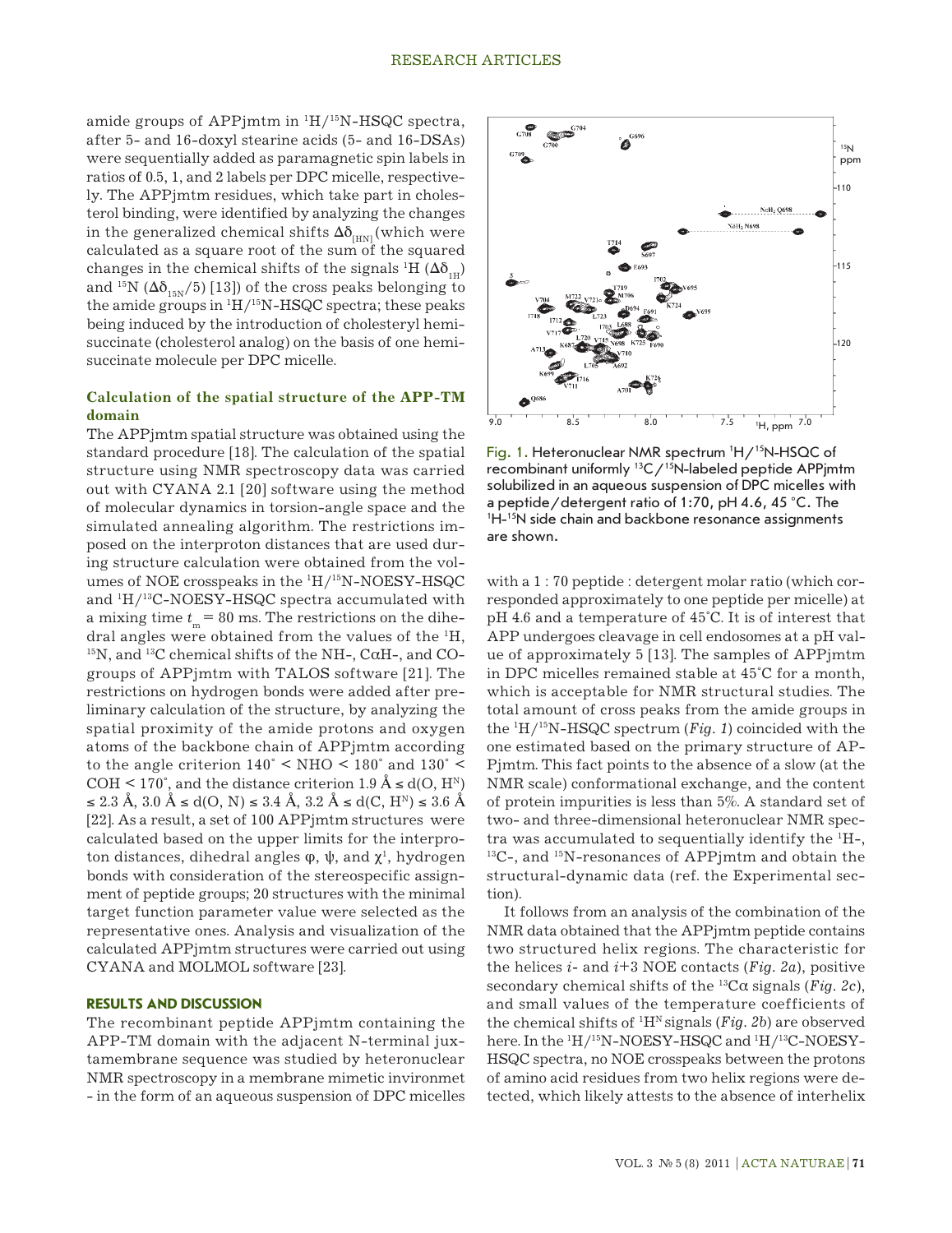# RESEARCH ARTICLES

Fig. 2. Structural-dynamic NMR data for APPjmtm. *а* **-** Interproton NOE connectivities observed in the 1 H/15N-NOESY-HSQC and <sup>1</sup>H/<sup>13</sup>C-NOESY-HSQC spectra acquired with 80-ms mixing times. *b*  **-** Water accessibility of the amide groups of APPjmtm solubilized in a DPC micelle aqueous suspension. Slowly hydrogendeuterium exchanging amide groups of APPjmtm are presented *at the top* according to estimated half-exchange times: t<sub>1/2</sub>>2 h (*solid box*); 1≤t<sub>1/2</sub>≤2 h (*open box*); for the other residues  $t_{1/2}$ <1 h. APPjmtm residues having a temperature dependence of the amide proton chemical shift of more than 3 pbm on 1 °С are marked *at the bottom* by squares, indicating water accessibility to the amide groups.  $c$  -  $^{13}$ C $\alpha$  and  $^{1}$ H<sup>N</sup> secondary chemical shifts shown *at the top* and *bottom*, respectively, for the APPjmtm residues are given by the difference between the actual chemical shift and typical random-coil chemical shift for a given residue. Pronounced positive or negative  $\Delta\delta_{^{13}\rm{Ca}}$  values indicate a helical structure or an extended conformation (including β-structure) of a protein [18]. The  $\Delta \delta_{HN}$ value aside from others strongly depends on the length of a hydrogen bond in which the amide proton participates; thus, the local increase in  $\Delta\delta_{_{\mathsf{H}^{\rm N}}}$  is specified in the shortening of the given hydrogen bond [24]. *d* **-** 15N-relaxation data for the APPjmtm amide groups are presented: *at the top*, steady-state 15N{ 1 H} NOE; *at the bottom,* effective rotation correlation times  $\tau_{\textrm{\tiny R}}$  of Brownian tumbling calculated from a ratio of <sup>15</sup>N longitudinal  $T_1$  and transverse T<sub>2</sub> relaxation times. e - Amide signal broadening in the 1 H/15N-HSQC spectra of APPjmtm caused by the addition of 5- and 16-DSA (in a ratio of one spin-label on DPC micelle) tending mainly to be distributed near the surface and the micelle center, respectively. *f* **-** Variation of the generalized chemical shift  $\Delta\delta_{\text{\tiny{HMI}}}$  of amide crosspeaks in the  $H/15N$ -HSQC spectra of APPjmtm caused by the addition of one cholesteryl hemisuccinate molecule in the DPC micelle. *g*  **-** Distribution of backbone and side chain torsion angles  $\phi$ ,  $\psi$  and  $\chi^1$  in a representative set of 20 NMR structures of APPjmtm. APP α- and γ-cleavage sites and mutations associated with familial forms of Alzheimer's disease [8, 10] are indicated by arrows *at the bottom* of the APPjmtm amino acid sequence.

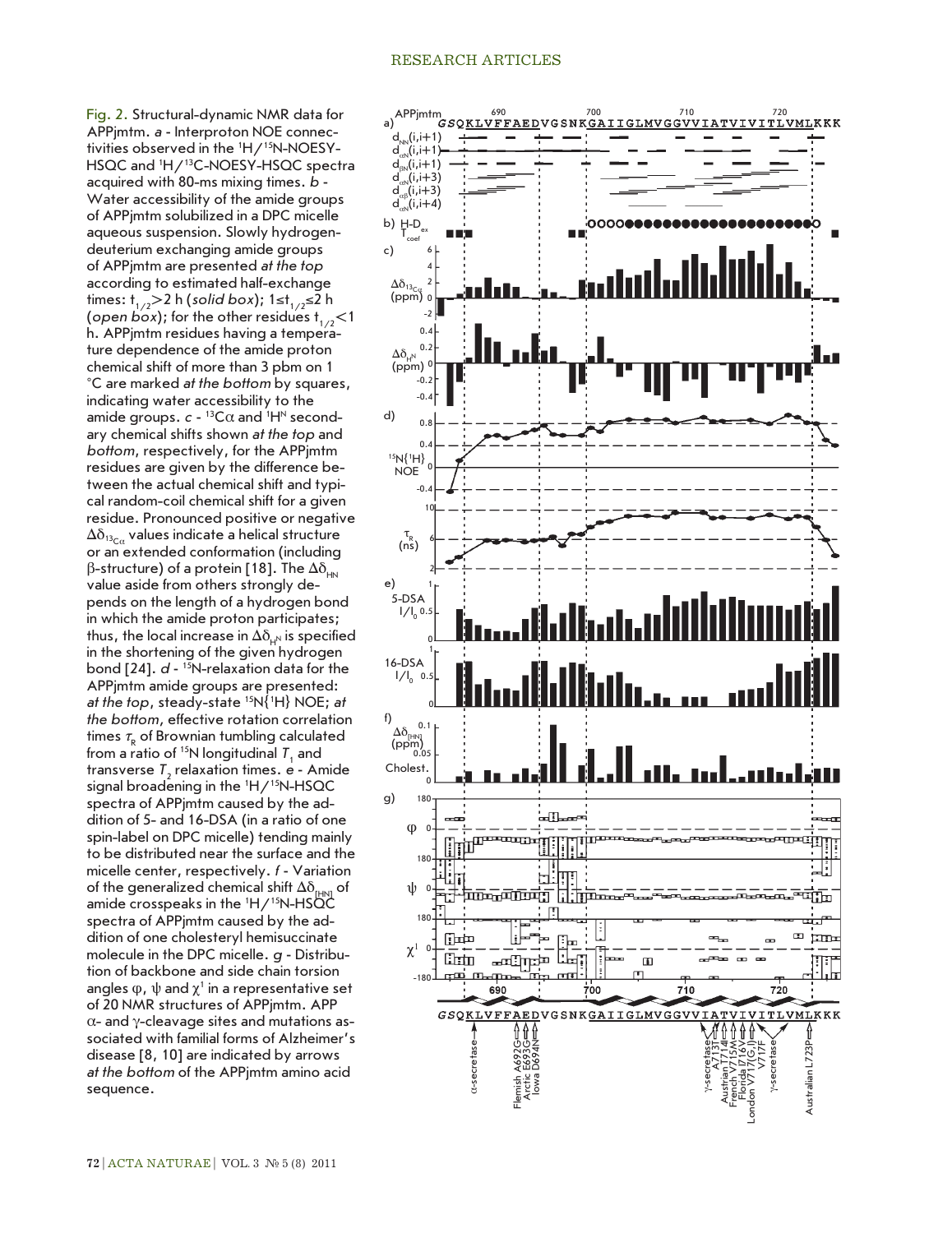Structural characteristics for a representative set of 20 NMR structures of APPjmtm incorporated into DPC micelles

| NMR data for structural calculation                                                                                                                                                | <b>Statistics</b> |
|------------------------------------------------------------------------------------------------------------------------------------------------------------------------------------|-------------------|
| The total amount of NOE restrictions                                                                                                                                               | 318               |
| Intraresidual                                                                                                                                                                      | 111               |
| Interresidual                                                                                                                                                                      | 207               |
| sequential $( i-j =1)$                                                                                                                                                             | 132               |
| medium range $(1< i-j <4)$                                                                                                                                                         | 75                |
| $long range ( i-j >4)$                                                                                                                                                             | $\overline{0}$    |
| Restrictions on hydrogen bonds (upper/lower)<br>between the atoms of the backbone chain<br>$(24 \text{ bonds})$<br>between the atoms of the backbone and side<br>chains (0 chains) | 72/72<br>0/0      |
| Restrictions on dihedral angles                                                                                                                                                    | 74                |
| Angle $\varphi$ of the backbone chain                                                                                                                                              | 30                |
| Angle $\psi$ of the backbone chain                                                                                                                                                 | 30                |
| Angle $x1$ of the side chain                                                                                                                                                       | 14                |
| Quality of calculation and structural statistics                                                                                                                                   |                   |
| Target function of CYANA software $(\AA^2)$                                                                                                                                        | $0.38 \pm 0.03$   |
| Violations of restrictions                                                                                                                                                         |                   |
| on distances $(>0.2 \text{ Å})$                                                                                                                                                    | 1                 |
| on dihedral angles $(>50)$                                                                                                                                                         | $\theta$          |
| Pairwise root-mean-square deviation between<br>the structures (Å)                                                                                                                  |                   |
| Juxtamembrane $\alpha$ -helix, Lys687-Asp694<br>residues                                                                                                                           |                   |
| on atoms of the backbone chain                                                                                                                                                     | $0.23 \pm 0.09$   |
| on all heavy atoms                                                                                                                                                                 | $1.59 \pm 0.28$   |
| TM $\alpha$ -helix, Gly700-Leu723 residues                                                                                                                                         |                   |
| on atoms of the backbone chain                                                                                                                                                     | $0.14 \pm 0.05$   |
| on all heavy atoms                                                                                                                                                                 | $0.55 \pm 0.10$   |
| Analysis of the Ramachandran map (% residues)                                                                                                                                      |                   |
| in favorable regions                                                                                                                                                               | 84.6              |
| in additional, allowed regions                                                                                                                                                     | $13.5*$           |
| in fundamentally allowed regions                                                                                                                                                   | $1.5*$            |
| in forbidden regions                                                                                                                                                               | $0.4*$            |
| * Residues from mobile and nonstructured APPjmtm<br>regions.                                                                                                                       |                   |

interactions. It was confirmed from a calculation of the spatial structure using the experimental data listed in *Table* that APPjmtm in DPC micelles consists of two α-helices: Lys687–Asp694 and Gly700–Leu723 (*Fig. 3*), which are connected via a mobile loop region, Val695- Lys699. The relative orientation of the two helices in the resulting set of APPjmtm structures has not been determined ( $Fig. 3a$ ). The structure of each  $\alpha$ -helix was calculated with a high level of accuracy (*Table, Figs. 2g, 3a,b*). Let us note that the conformation of the backbone and side chains was determined more accurately for the α-helix of Gly700-Leu723.

In order to determine the topology of the  $\alpha$ -helices of APPjmtm in a DPC micelle, we analyzed the broadening of the signals from the backbone amide protons of a peptide, which was conditioned by their spatial proximity to the paramagnetic spin labels of 5- and 16-DSA, which were mainly distributed near the micelle surface and center, respectively. Based on the pattern of intensity variation in the crosspeaks in the <sup>1</sup>H/<sup>15</sup>N-HSQC spectrum after the spin labels were added (*Fig. 2e*) and on data on the slow exchange of the protons of amide groups for the deuterium of the solvent (*Fig. 2b*), we concluded that the  $\alpha$ -helix of Lys687-Asp694 (hereinafter JM-helix) lies in the region of hydrated polar DPC groups, whereas the α-helix of  $Gly700$ –Leu723 (hereinafter ТМ-helix) transpierces the hydrophobic part of the micelle. The amphiphility of the short JMhelix also indicates that it is located along the micelle surface, approximately perpendicular to the TM-helix, as shown in *Fig. 3d*. The sequence of weakly polar and hydrophobic amino acid residues at the Gly700–Leu723 region forms an extensive  $\sim 40 \text{ Å}$  TM-segment. The positively charged amino acids of the side chains Lys699 and Lys724, which flank the TM-helix, presumably interact with the negatively charged phosphate groups of detergent heads. The observed (*i*+4) periodicity of the secondary chemical shift of the signals from  ${}^{1}H^{N}$ protons (*Fig. 2c*) points to the periodic variation of the lengths of the hydrogen bonds  $H^{N...}O^C$  along the TMhelix [24]. The amide groups of the residues Leu705, Gly709, Ala713, and Val715 located on one side of the TM-helix (*Fig.* 3c) form shorter hydrogen bonds  $H^{N}$ <sup>---</sup>O<sup>C</sup> as compared with the residues on the opposite side of the helix. Thus, the TM-helix has a small concavity with a weakly polar surface near the paired residues Gly708–Gly709.

The existence of two independent helix regions in the APPjmtm structure is also confirmed by 15N-relaxation data. The JM- and ТМ-helices of APPjmtm have different characteristic values of the effective correlation time of the rotational correlation time  $\tau_{\rm R}$  (~6 and ~9 ns, respectively), which are calculated from the  $T_{\rm 1}/T_{\rm 2}$  ratio (*Fig. 2d*). The mass of the supramolecular complex estimated from the value  $\langle \tau_{\rm R} \rangle \approx 8$  ns averaged over the helix regions, according to empirical dependence [25], is estimated at 27 kDa; this value corresponds to the APPjmtm monomer surrounded by approximately 57 detergent molecules (the typical composition of a DPC micelle [26]). A significant difference (~3 ns) in  $\langle \tau_{\rm n} \rangle$  values for residues of the JM- and TM-helices is partially accounted for by the APPjmtm topology with a perpendicular relative arrangement of α-helices in an anisotropically rotating micelle. In addition, APPjmtm rotation inside the micelle and an enhanced lateral mobility of the JM-helix (as compared with the TM-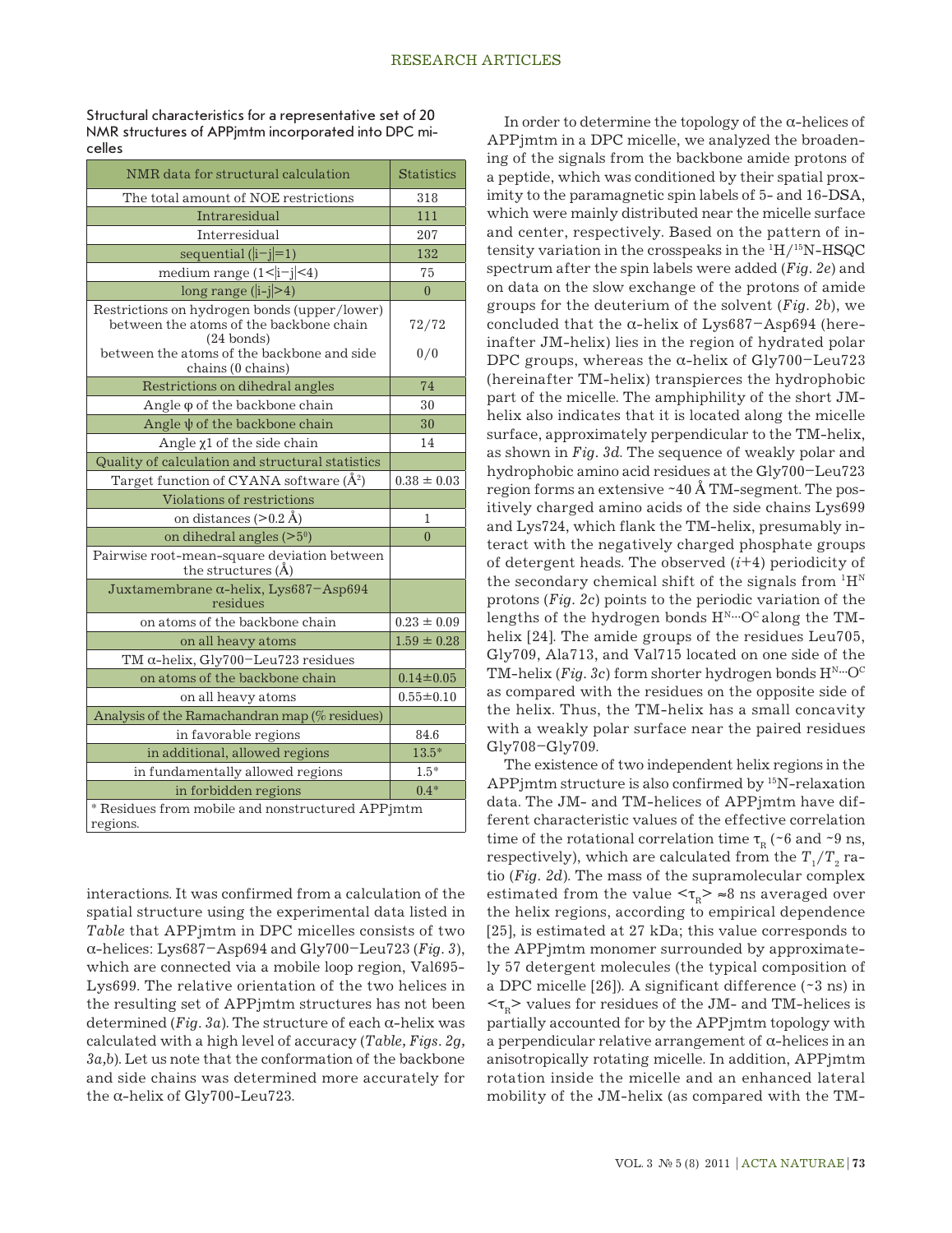

Fig. 3. APPjmtm spatial structure. *a* **-** Set of 20 NMR-derived structures of AP-Pjmtm after superposition of the backbone atoms of the  $\alpha$ -helix Gly700-Leu723. Only backbone bonds are shown. *b* **-** Set of 20 NMR-derived structures of APPjmtm superposed separately on the backbone atoms of α-helices Gly700-Leu723 (JMhelix) and Gly700-Leu723 (TM-helix). Because of uncertainty in the mutual arrangement of the α-helices, the calculated APPjmtm structures are presented with a gap between residues Gly696 and Ser697 from the flexible interhelical loop region. Only heavy atom bonds are shown. *с* **-**  APPjmtm representative spatial structure with APP residue numbering. Heavy atom bonds of helical and unfolded regions are shown in *green* and *violet*, respectively. Amide groups are highlighted in *red* for the residues showing maximum local values of the <sup>1</sup>H<sup>N</sup> secondary chemical shift  $(\Delta \delta_{\mu} \approx 0)$  along the TM-helix (*Fig. 2*, *c*). Amide groups displaying a significant variation of the [<sup>1</sup>H<sup>15</sup>N] generalized chemical shift ( $\Delta\delta_{\text{HMI}}$ >0.04) upon addition of the cholesterol analogue to the micelles with embedded APPjmtm (F*ig. 2, f*) are highlighted in *blue*. Other amide bonds are shown in *yellow*. *d* **-** Schematic representation of the supramolecular system of the APPjmtm monomer associating with DPC micelle. The JM- and TM-helices of APPjmtm are colored in *blue* and *red*, respectively. Presumable rarefaction of detergent polar heads under the JM-helix are shown with the embedded spin-labels 5- and 16-DSA, the paramagnetic groups of which are depicted by asterisks situated near the surface and centre of the micelle, respectively. The APP cholesterol-binding site apparently formed under the interhelical loop near the N-terminus of the TMhelix is schematically indicated.

segment) due to the mobile-connecting loop Val695– Lys699 is also possible. A local decrease in the effective correlation time of the rotational correlation time  $\tau_{p}$  for Ser697 attests to the mobility of the loop region as compared with  $\alpha$ -helices. In turn, it follows from the distribution of the values of heteronuclear 15N{1 H} NOE (*Fig. 2d*) that the N-terminus half of the JM-helix and the connecting loop in Val695–Lys699 are mobile in the pico-nanosecond range (0.6≤<sup>15</sup>N{<sup>1</sup>H} NOE ≤ 0.8), unlike the rigid TM-helix ( $^{15}N(^{1}H)$  NOE  $\geq$  0.8). The increased mobility is responsible for the fact that the conformation of the JM-helix was confirmed less accurately (*Ta-* *ble, Figs. 2g and 3b*) and that the structure of the loop region was not determined at all.

The structural-dynamic data obtained in this work corresponds to the results of recent NMR studies [13] of the secondary structure and dynamics of the longer APP fragment  $-$  Asp672–Asn770, the so-called C99 peptide, which represents the C-terminus part of APP after it is hydrolyzed by β-secretase. The boundaries of the helix regions of Val689–Asp694 and Asn698– Lys724 and the C99 peptide were determined; they correspond to the α-helices – the short juxtamembrane and long transmembrane ones being connected by a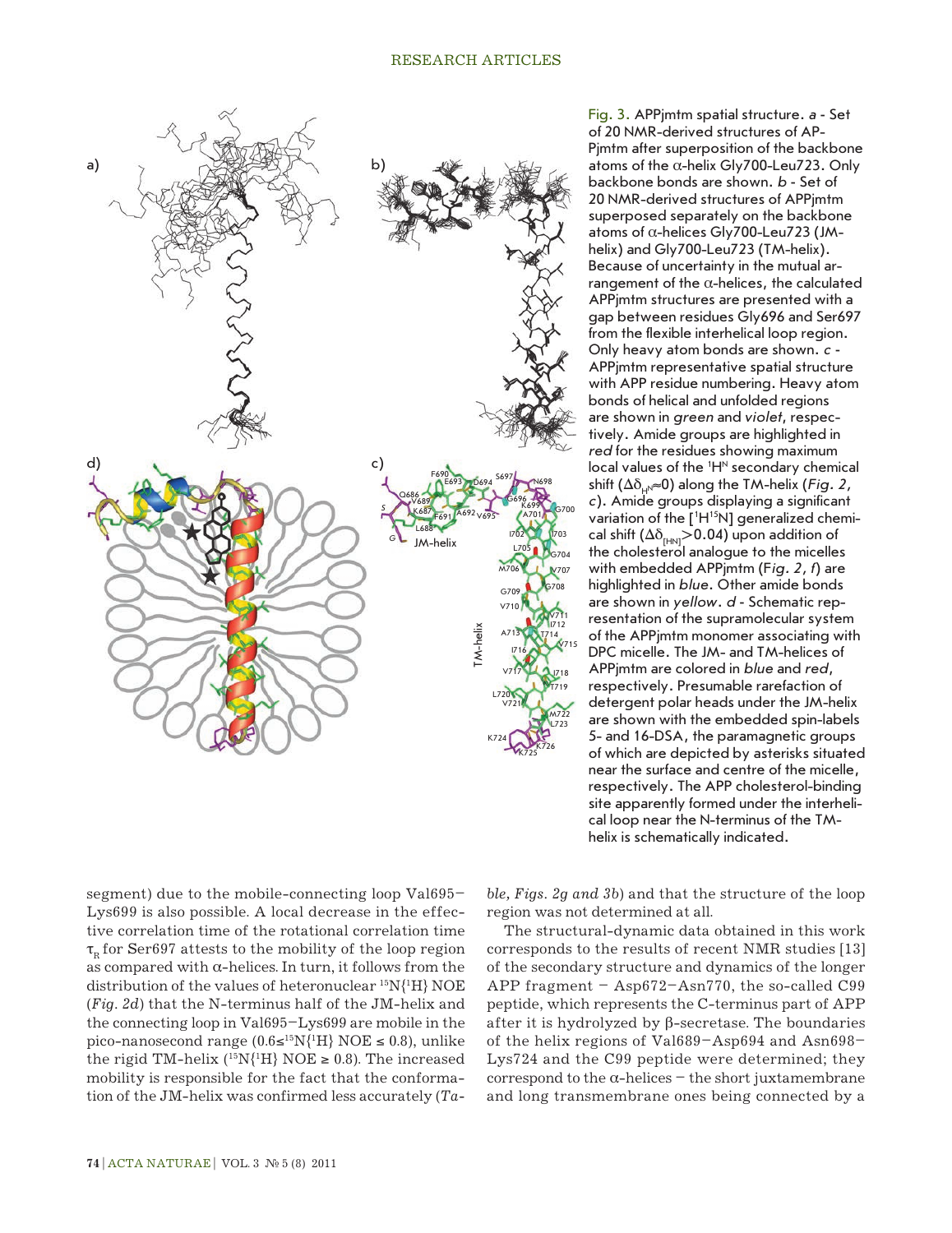mobile loop. However, the spatial structure of the C99 peptide has not been calculated. Based on the titration data of the C99 peptide in LMPG micelles with a watersoluble cholesterol analog, β-CHOLBIMALT, the ability of APP to function as a cholesterol sensor in the neural membrane was assumed. Indeed, APP is known to accumulate in the human organism in cholesterol-rich microdomains, the so-called lipid rafts [27, 28]. Besides, enzymatic hydrolysis by β-secretase, which results in the formation of β-amyloid, takes place primarily in lipid rafts [28]. It has been also confirmed that nonamyloidogenic hydrolysis by α-secretase occurs outside cholesterol-rich clusters; the enzyme being inactivated as a substrate binds with the lipid rafts [28]. In this work, we studied the binding between APP and a cholesterol analog, cholesteryl hemisuccinate, which incorporates into the micelle. The most significant changes in the generalized chemical shift  $\Delta \delta_{_{\rm [HN]}}$  observed near the residues Gly695, Ser696, Gly700, Ile701, Ile703, and Thr713 (*Fig. 2е*) point to the site of incorporation of cholesteryl hemisuccinate into the interhelix loop region (*Figs. 3c,d*), which agrees closely with earlier obtained data on the specific interaction between the C99 peptide and another cholesterol analog [13].

The data on APPjmtm titration in micelles with paramagnetic spin labels (*Fig. 2e*) provides indirect evidence pointing to the fact that there is a hydrophobic cavity near the JM-helix and N-terminus of the TM-helix, which is intended for APP interaction with cholesterol. If the distribution of the 5- or 16-DSA spin labels was uniform, there would have been an equal broadenings of the signals located at the same distance from the DPC micelle center. However, different broadening of the signals of the residues located at different ends of the transmembrane α-helix are recorded in both cases (*Fig. 2e*). There are several reasons which could account for this phenomenon. First, the distribution of spin labels over a micelle can be nonuniform due to the specific structure and properties of the APPjmtm incorporated into it. Secondly, the length and size of the side chains in contact with the labels of amino acid residues have an impact on the degree of screening of amide protons (in all likelihood, it is pronounced to the largest extent at G700–Leu705 and Ile718–Leu723 regions). Meanwhile, the considerable broadening of signals at the Leu688–Ala692 region during the titration with the 16-DSA spin label directly points to a local change in the micelle structure under the near-surface juxtamembrane α–helix, which presumably "pushes away" the polar DPC heads (of the lipids), resulting in the formation of a "hydrophobic pocket." The two spin labels that have small polar groups are incorporated into this "pocket" with some selectivity (*Fig. 3d*).

Modification of the ambient conditions and surroundings of APP in the cell membrane may impact the changes in the conformation of the interhelix loop region. This should result in a variation of the mutual orientation of JM- and TM-helices, with a changing size of the cholesterol-binding "hydrophobic" pocket. In turn, it can play a role in simulation of the APP function. The Gly708–Gly709 tandem in the center of the APP–TM helix can, to some extent, compensate for the thickness of the lipid bilayer, which varies depending on the composition of the cell membrane, among other factors; due to cholesterol in the composition of lipid rafts. It is important to note that familial mutations associated with the early progression of Alzheimer's disease are concentrated not only near the TM-sites of the APP cleavage by γ-secretase, but also at the C-terminus of the JM-helix, where ionogenic Asp693 and Glu694 residues are located (*Fig. 2*, *bottom*). Therefore, the determination of the spatial structure of the APP-TM domain with a cholesterol-binding juxtamembrane region in a membrane mimetic environment by heteronuclear NMR spectroscopy is a necessary step in uncovering the molecular mechanism of the alternative APP cleavage, which is associated with the pathogenesis of Alzheimer's disease.

*This work was supported by the Russian Foundation for Basic Research, the Federal Target Program Research and Development in the Priority Fields of Science and Technology in Russia for 2007–2012, and the Molecular and Cell Biology Program of the Presidium of the Russian Academy of Sciences.*

#### REFERENCES

- 1. Grigorenko A.P., Rogaev E.I. // Mol. Biol. (Mosk). 2007. V. 41. P. 331–345.
- 2. Duce J.A., Tsatsanis A., Cater M.A., James S.A., Robb E., Wikhe K., Leong S.L., Perez K., Johanssen T., Greenough M.A., et al. // Cell. 2010. V. 142. P. 857–867.
- 3. Rauk A. // Dalton Trans. 2008. V. 14. P. 1273–1282.
- 4. Selkoe D.J. // Nature. 2003. V. 426. P. 900–904.
- 5. Steiner H., Fluhrer R., Haass C. // J. Biol. Chem. 2008.
- V. 283. P. 29627–29631.
- 6. Soscia S.J., Kirby J.E., Washicosky K.J., Tucker S.M., Ingelsson M., Hyman B., Burton M.A., Goldstein L.E., Duong S., Tanzi R.E., Moir R.D. // PLoS One. 2010. V. 5. P. e9505.
- 7. Thinakaran G., Koo E.H. // J. Biol. Chem. 2008. V. 283. P. 29615–29619.
- 8. Wiley J.C., Hudson M., Kanning K.C., Schecterson L.C., Bothwell M. // J. Neurochem. 2005. V. 94. P. 1189–1201.
- 9. Gorman P.M., Kim S., Guo M., Melnyk R.A., McLaurin J., Fraser P.E., Bowie J.U., Chakrabartty A. // BMC Neuroscience. 2008. V. 9. P. 17–27.